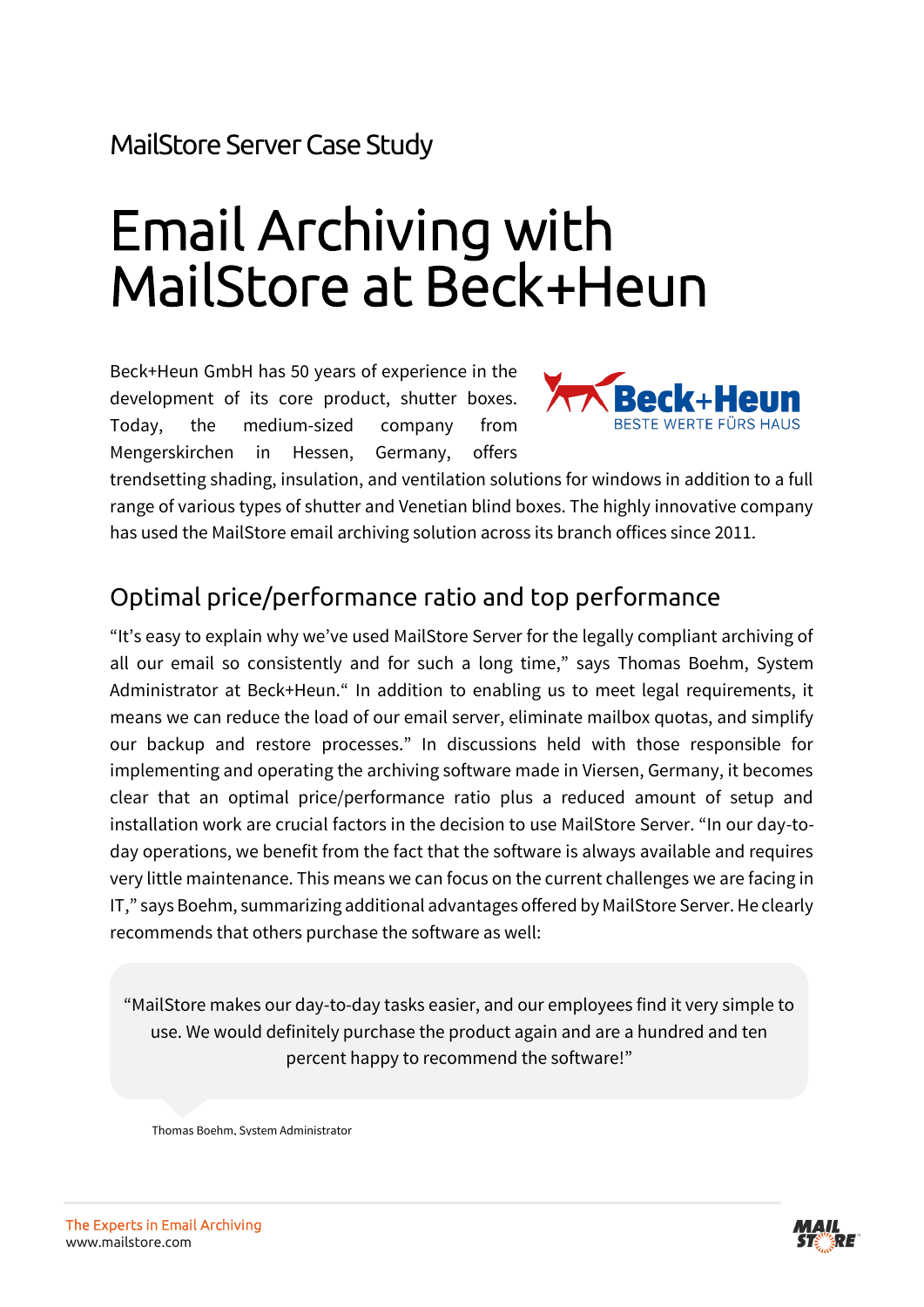### Test Phase

| Project leader       | Thomas Boehm, System Administrator                                                                                                                                                                                                      |
|----------------------|-----------------------------------------------------------------------------------------------------------------------------------------------------------------------------------------------------------------------------------------|
| Objectives           | Fulfill legal requirements<br>٠<br>Reduce the load of the email server<br>Eliminate mailbox quotas<br>٠<br>Simplify backup and restore processes<br>٠<br>Protect against data loss<br>Fast search for archived emails<br>$\blacksquare$ |
| Length of test phase | No test phase                                                                                                                                                                                                                           |
| Decision             | Key arguments in favor of implementing MailStore Server as an<br>email archiving solution:<br>"Very simple setup and configuration"<br>"Optimal price/performance ratio"<br>٠                                                           |

## Live Use

| <b>Implementation Date</b>                                | 2011                                                                                                                                                                                                                                                                                                    |
|-----------------------------------------------------------|---------------------------------------------------------------------------------------------------------------------------------------------------------------------------------------------------------------------------------------------------------------------------------------------------------|
| Number of licensed users                                  | 320 (as of September 2018)                                                                                                                                                                                                                                                                              |
| IT infrastructure                                         | <b>FSX Server with VMware</b><br>Windows 7 and Windows 10<br>Microsoft Exchange 2010<br>Outlook 2013 and Outlook 2016                                                                                                                                                                                   |
| Evaluation of the initial<br>installation times and costs | "The initial setup of MailStore Server was very easy and took a<br>minimum amount of time."                                                                                                                                                                                                             |
| User administration                                       | "The users were assigned by synchronizing with Active Directory<br>in MailStore Server."                                                                                                                                                                                                                |
| Archiving method                                          | "The employee mailboxes are archived automatically. Rule-based<br>deletion from the employee mailboxes is implemented as well.<br>Naturally, the emails remain available in the archive."                                                                                                               |
| Evaluation of live operation                              | "Following the easy installation of MailStore Server, we have been<br>using the software to archive our email since 2011. So far, the<br>software has been uncomplicated to operate, so little<br>maintenance has been required. It was not necessary yet to<br>contact MailStore's technical support." |
| End user access                                           | MailStore Outlook Add-in<br>Web access                                                                                                                                                                                                                                                                  |



**MAIL**<br>STARRE